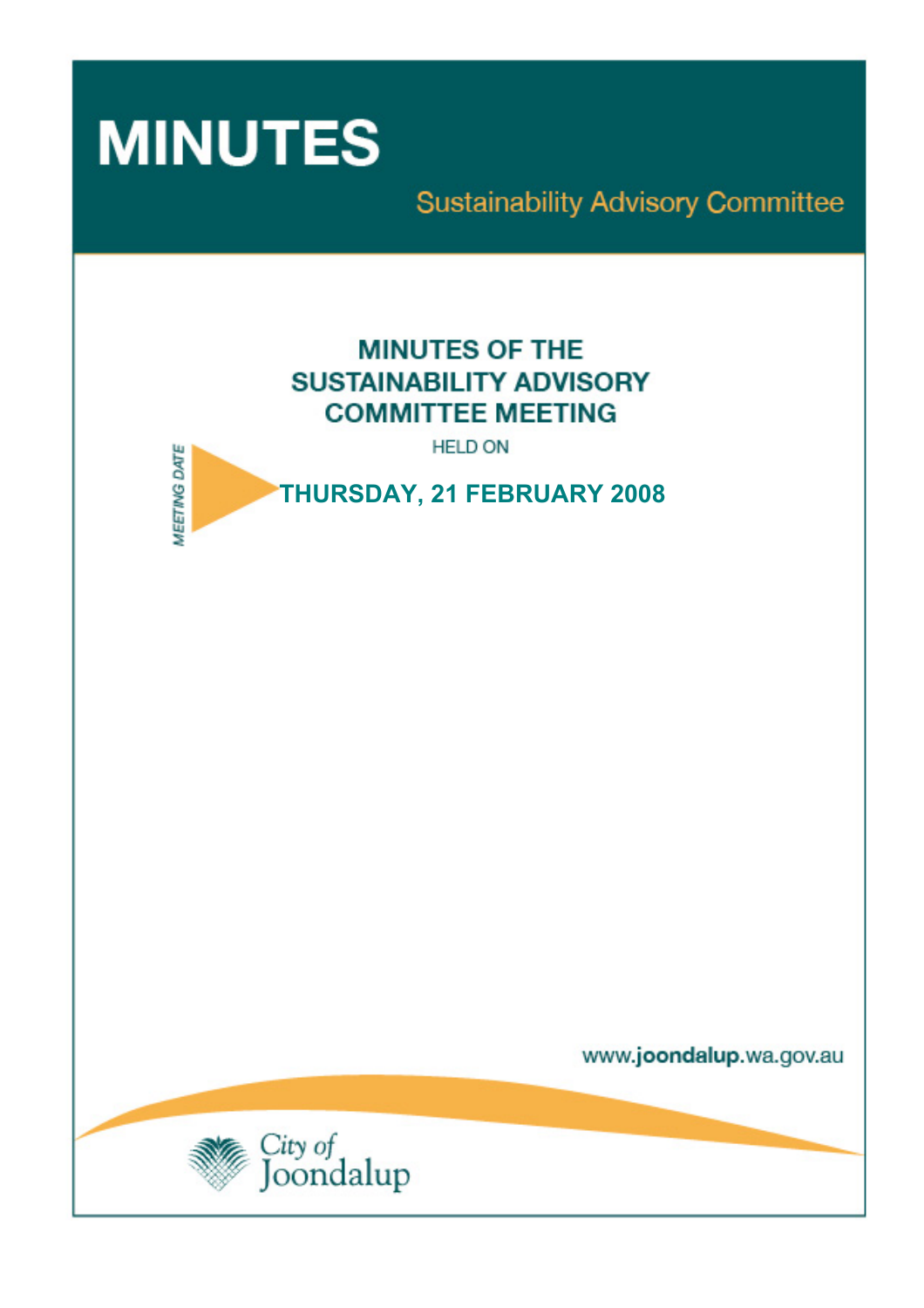# **CITY OF JOONDALUP**

# **MINUTES OF THE SUSTAINABILITY ADVISORY COMMITTEE MEETING HELD IN CONFERENCE ROOM 3, JOONDALUP CIVIC CENTRE, BOAS AVENUE, JOONDALUP ON THURSDAY, 21 FEBRUARY 2008.**

# **ATTENDANCE**

#### **Committee Members:**

| Cr Brian Corr           | <b>Presiding Person</b>         |
|-------------------------|---------------------------------|
| Cr Mike Norman          | <b>Deputy Presiding Person</b>  |
| <b>Cr Russ Fishwick</b> |                                 |
| Mr John Chester         | <b>Community Representative</b> |
| Mr Steve Magyar         | <b>Community Representative</b> |
| Mr Rainer Repke         | <b>Community Representative</b> |
| Mr Alan Green           | <b>Community Representative</b> |
| Mr Brett Dorney         | <b>Community Representative</b> |
|                         |                                 |
| Officers:               |                                 |
|                         |                                 |

| Mr Ian Cowie<br>Ms Rhonda Hardy<br>Dr L Sheehy | Director, Governance & Strategy<br>Manager, Strategic Development<br><b>Environmental Development Coordinator</b> |
|------------------------------------------------|-------------------------------------------------------------------------------------------------------------------|
| Mrs Jill Hewison                               | <b>Administrative Secretary</b>                                                                                   |

#### **DECLARATION OF OPENING**

The Director, Governance & Strategy declared the meeting open at 1807 hrs.

# **ELECTION OF PRESIDING PERSON**

*Section 5.12 of the Local Government Act 1995 requires a committee appointed by a local government, to elect a presiding person as the first item of business at its first meeting. Schedule 2.3 of the Act requires the Chief Executive Officer to preside.* 

Due to the unavailability of the CEO, the CEO delegated authority to Director Governance and Strategy to oversee the election process of the Presiding Person.

Mr Chester nominated Cr Corr for the position of presiding person. Cr Corr accepted the nomination.

There being no further nominations, Cr Corr was elected unopposed to the position of presiding person and assumed the Chair at 1808 hrs.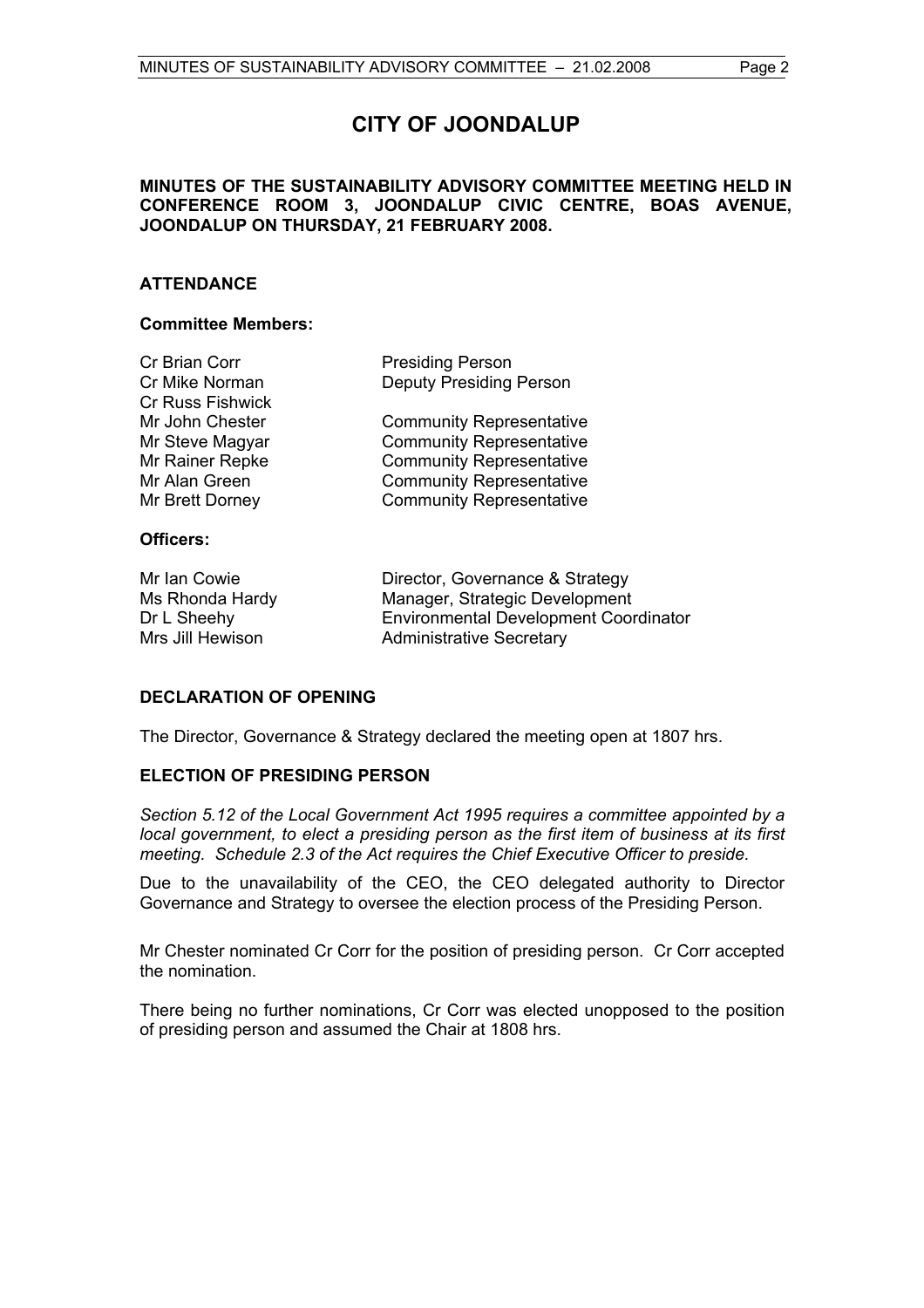# **ELECTION OF DEPUTY PRESIDING PERSON**

Mr Magyar nominated Cr Norman for the position of deputy presiding person. Cr Norman accepted the nomination.

There being no further nominations, Cr Norman was elected unopposed to the position of deputy presiding person.

### **APOLOGIES/LEAVE OF ABSENCE**

Nil.

### **CONFIRMATION OF MINUTES**

### MINUTES OF THE SUSTAINABILITY ADVISORY COMMITTEE MEETING HELD 13 SEPTEMBER 2007

**MOVED Cr Fishwick SECONDED Mr Magyar that the minutes of the meeting of the Sustainability Advisory Committee held on 13 September 2007 be confirmed as a true and correct record.** 

## The Motion was Put and **CARRIED** (8/0)

**In favour of the motion:** Crs Corr, Fishwick & Norman, Mr Chester, Mr Repke, Mr Green, Mr Magyar & Mr Dorney

# **ANNOUNCEMENTS BY THE PRESIDING PERSON WITHOUT DISCUSSION**

Nil.

# **DECLARATIONS OF INTEREST**

Nil.

### **IDENTIFICATION OF MATTERS FOR WHICH THE MEETING MAY SIT BEHIND CLOSED DOORS**

Nil.

# **PETITIONS AND DEPUTATIONS**

Nil.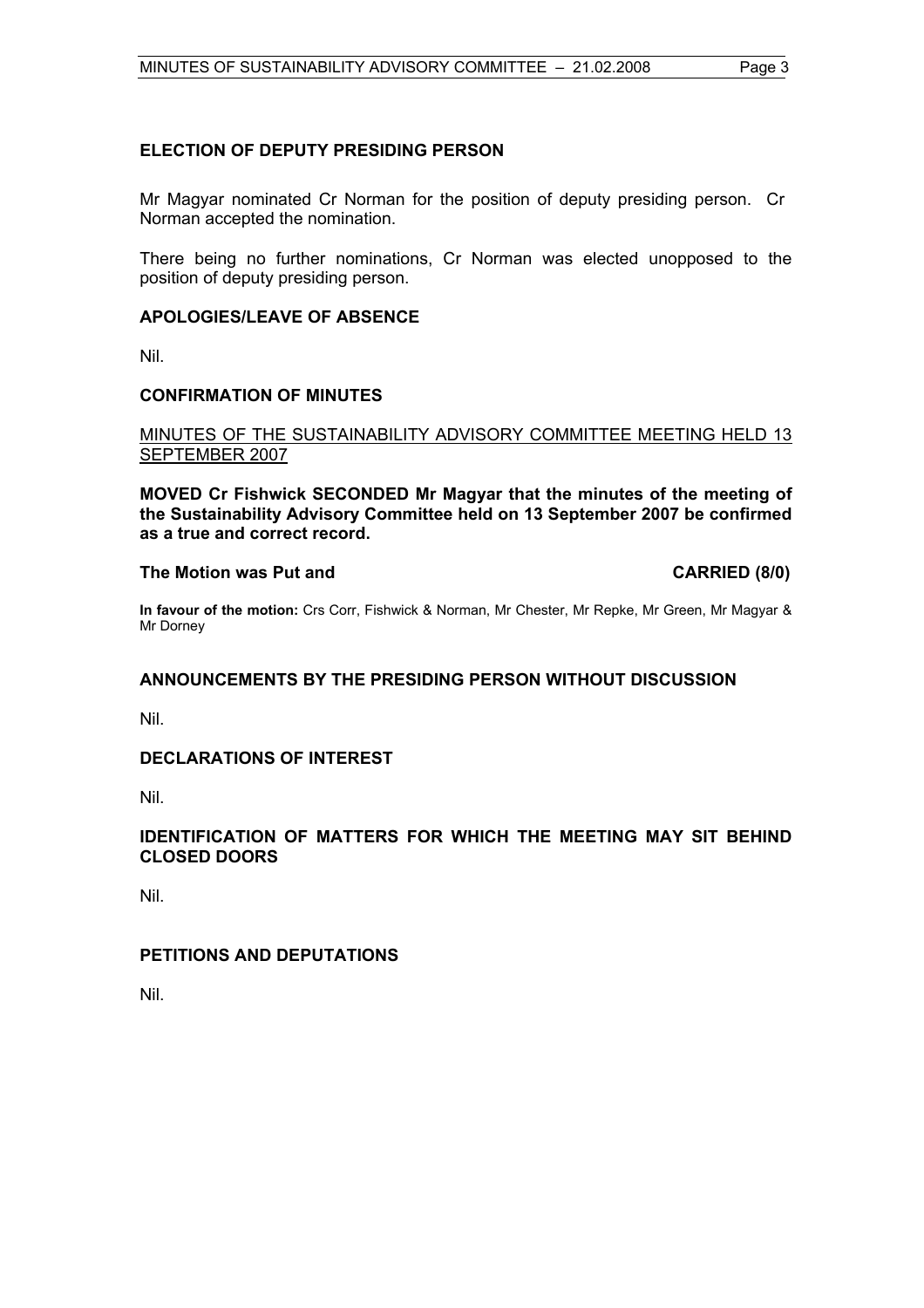## **REPORTS**

# **ITEM 1 SUSTAINABILITY ADVISORY COMMITTEE -PROPOSED 2008 MEETING DATES [00906]**

**WARD:** All

**RESPONSIBLE** Mr Ian Cowie **DIRECTOR:** Governance and Strategy

### **PURPOSE / EXECUTIVE SUMMARY**

The purpose of this report is for the Sustainability Advisory Committee (SAC) to endorse meeting dates for 2008.

### **BACKGROUND**

On the 20 November Council 2007 agreed to:

*"ESTABLISH the Sustainability Advisory Committee to:* 

- *recommend to the City of Joondalup Council on policy, advice and appropriate courses of action which promote sustainability, which is (1) environmentally responsible, (2) socially sound and (3) economically viable.*
- *provide advice to Council on items referred to the committee".*

At this meeting Council also agreed to:

*"AMEND the Terms of Reference for the Conservation Advisory Committee, Seniors Interests Advisory Committee and Sustainability Advisory Committee to include that ordinary meetings shall generally be held on a bimonthly basis, however special meetings may be convened in accordance with the City's Standing Orders Local Law".* 

Terms of Reference for the Sustainability Advisory Committee can be found in Attachment 1.

#### **DETAILS**

SAC Meetings will generally be held every two months in accordance with Council's decision on a Thursday evening commencing 6pm. Meetings will be held in the City of Joondalup Civic Centre Conference Rooms.

Proposed dates are as follows:

- 17 April 2008
- 19 June 2008
- 21 August 2008
- 23 October 2008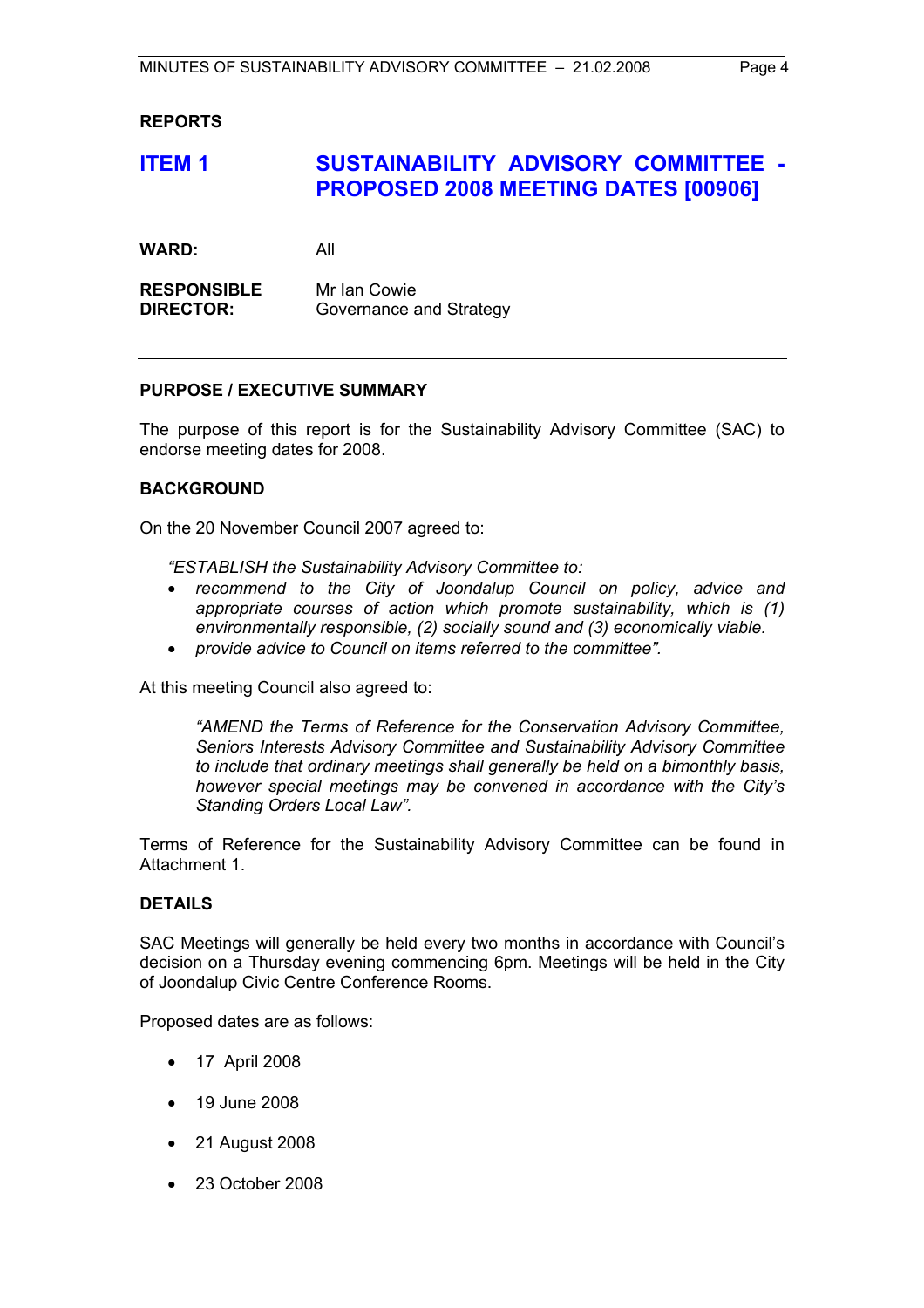| Outcome: | The City of Joondalup is environmentally responsible in its activities. |
|----------|-------------------------------------------------------------------------|
|          |                                                                         |

- Objective: 2.1 To plan and manage our natural resources to ensure environmental sustainability.
- Outcome: The City of Joondalup is an interactive community.
- Objective: 4.3 To ensure the City responds to and communicates with the community.

# **Legislation – Statutory Provisions:**

Not Applicable.

# **Risk Management considerations:**

Not Applicable.

# **Financial/Budget Implications:**

Not Applicable.

# **Policy implications:**

Not Applicable.

# **Regional Significance:**

Not Applicable.

# **Sustainability implications:**

The SAC will address and discuss sustainability issues at their bi-monthly meetings.

# **Consultation:**

Not Applicable.

# **COMMENT**

Nil.

# **ATTACHMENTS**

Nil.

# **VOTING REQUIREMENTS**

Simple Majority.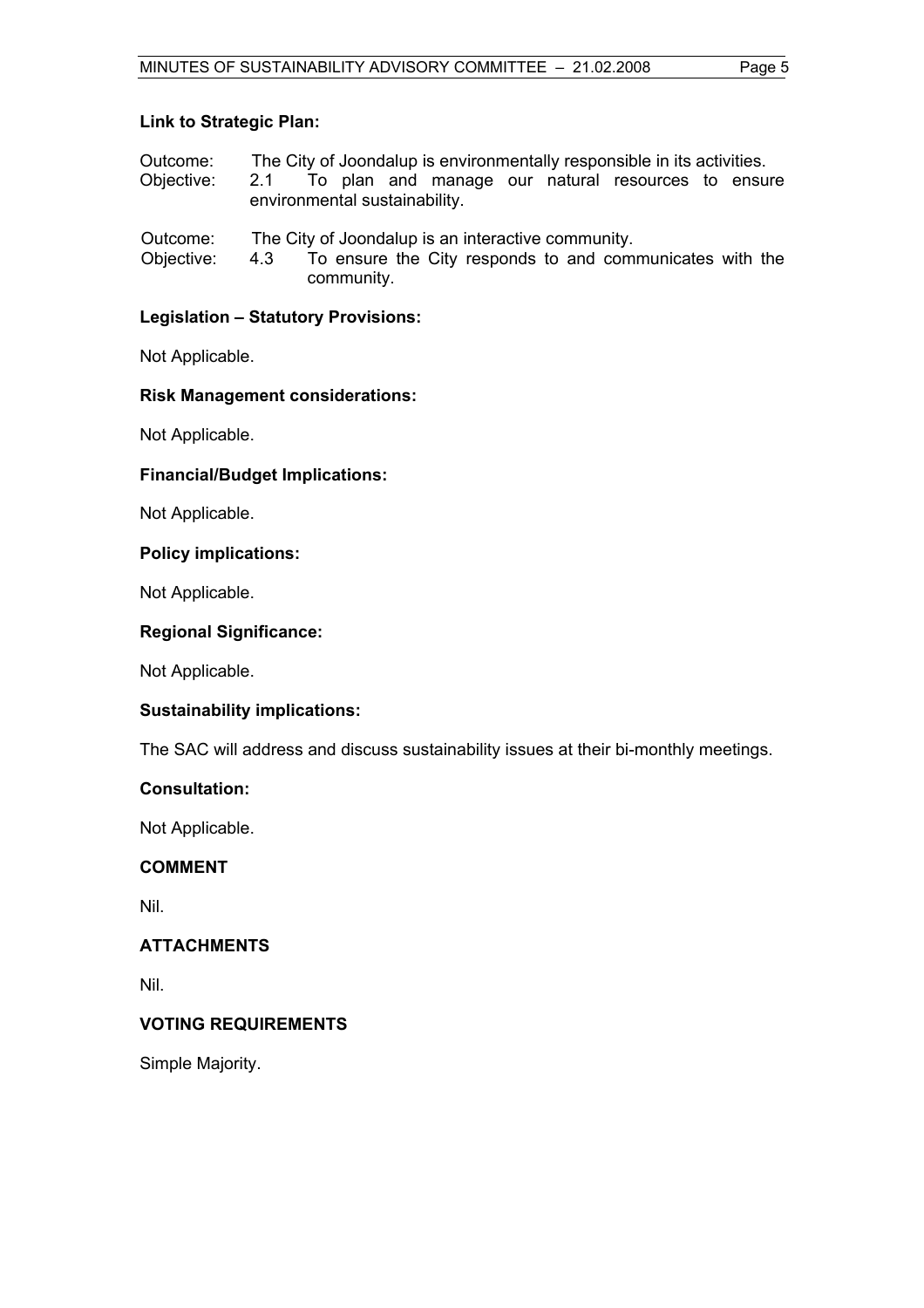**MOVED Mr Magyar SECONDED Cr Fishwick that the Sustainability Advisory Committee SETS the following 2008 meeting dates to be held at 6pm in the Joondalup Civic Centre, Boas Avenue, Joondalup:** 

**17 April 2008 19 June 2008 21 August 2008 23 October 2008.** 

#### The Motion was Put and **CARRIED** (8/0)

**In favour of the motion:** Crs Corr, Fishwick & Norman, Mr Chester, Mr Repke, Mr Green, Mr Magyar & Mr Dorney

# **ITEM 2 BRISBANE CITY COUNCIL'S CLIMATE CHANGE REPORT [00906]**

**WARD:** All

**RESPONSIBLE** Mr Ian Cowie **DIRECTOR:** Governance and Strategy

#### **PURPOSE/ EXECUTIVE SUMMARY**

To provide the Sustainability Advisory Committee with opportunity to consider and review the *Brisbane City Council's Climate Change and Energy Taskforce Report "A Call for Action"*.

### **BACKGROUND**

At the Council Meeting held on 7 August 2007 the Council resolved:

*"That Council requests a report from the Chief Executive Officer to Council on the Brisbane City Council's Climate Change and Energy Taskforce Report "A Call for Action", and if the Brisbane Report can be of use to the City of Joondalup in planning its long term future".* 

A Report was provided to the 25 September 2007 Council Meeting as requested. At that Meeting Council carried the following motion:

- *1 NOTES the report on "Brisbane's Plan for Action on Climate Change and Energy" forming Attachment 1 to Report CJ191-09/07;*
- *2 THANKS the Chief Executive Officer and Staff of the City of Joondalup, for progress to date in addressing climate change, particularly the preparation of the City of Joondalup Greenhouse Action Plan 2007 – 2010;*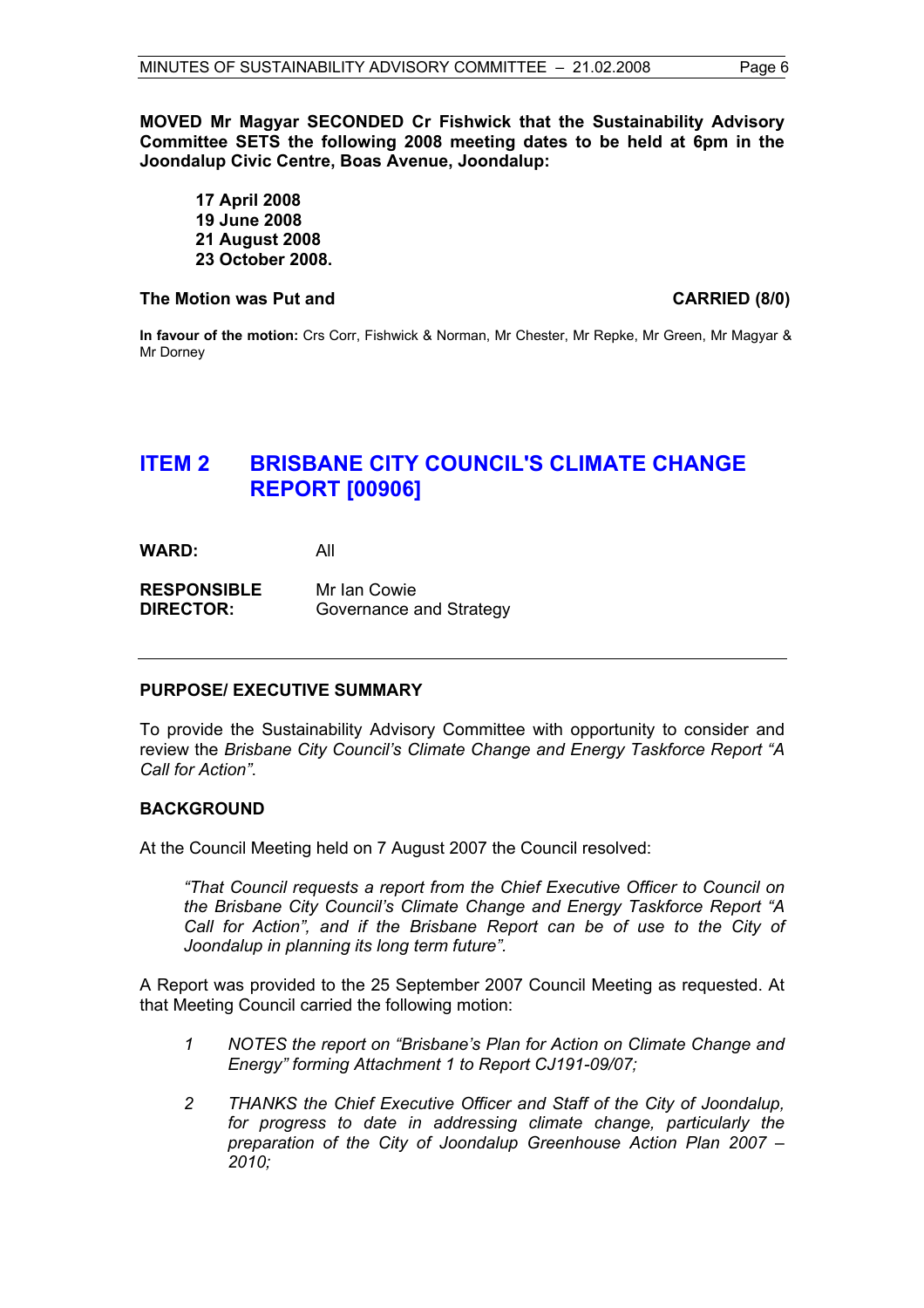*3 REFERS the Brisbane City Council's Climate Change Report to the Sustainability Advisory Committee for their consideration, with the original Brisbane City Climate Change and Energy Taskforce report "A Call for Action", and recommendation to Council on matters not covered by the City of Joondalup's current plans, strategies or policies.* 

# **DETAILS**

The report on the *Brisbane City Council's Climate Change and Energy Taskforce Report "A Call for Action"* is provided in Attachment 1. The purpose of the attached report was to review Brisbane City Council's Climate Change and Energy Taskforce Report "A Call for Action".

### **Link to Strategic Plan:**

| Outcome: | The City of Joondalup is environmentally responsible in its activities. |  |
|----------|-------------------------------------------------------------------------|--|
|----------|-------------------------------------------------------------------------|--|

- Objective: 2.1 To plan and manage our natural resources to ensure environmental sustainability.
- Outcome: The City of Joondalup is an interactive community.
- Objective: 4.3 To ensure the City responds to and communicates with the community.

# **Legislation – Statutory Provisions:**

Not Applicable.

# **Risk Management considerations:**

Not Applicable.

# **Financial/Budget Implications:**

Not Applicable.

#### **Policy implications:**

Not Applicable.

# **Regional Significance:**

Not Applicable.

# **Sustainability implications:**

Not Applicable.

# **Consultation:**

Not Applicable.

# **COMMENT**

Nil.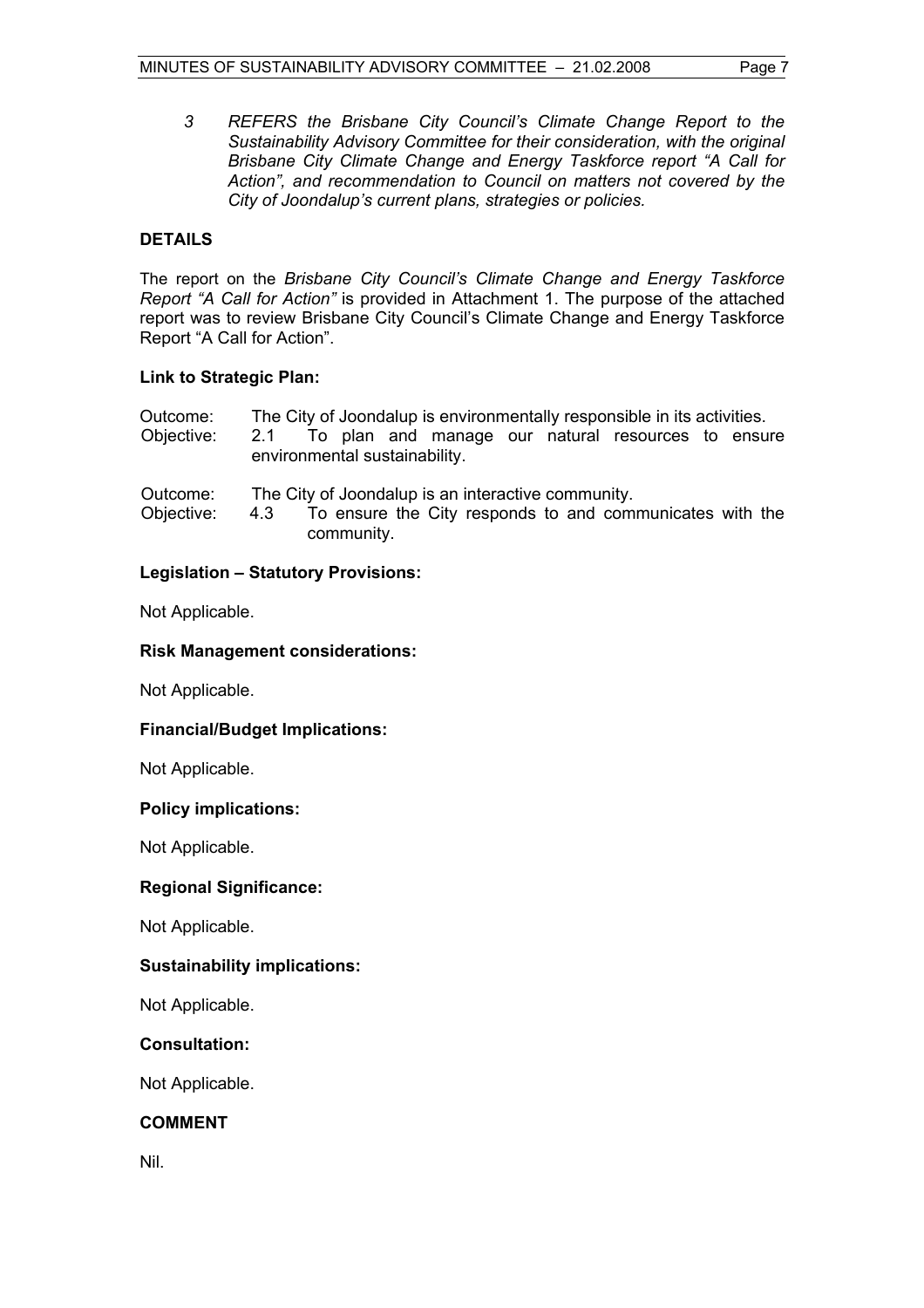### **ATTACHMENTS**

| Attachment 1 |  | Brisbane City Council's Climate Change and Energy<br>Taskforce Report "A Call for Action" (Report for Council). |  |  |
|--------------|--|-----------------------------------------------------------------------------------------------------------------|--|--|
| Attachment 2 |  | Brisbane City Council's Climate Change and Energy<br>Taskforce Report "A Call for Action"                       |  |  |

# **VOTING REQUIREMENTS**

Simple Majority.

The Director, Governance & Strategy provided an overview of the report.

Discussion ensued.

#### **OFFICER'S RECOMMENDATION**

That the Sustainability Advisory Committee:

- 1 CONSIDERS and reviews the attached report on the *Brisbane City Council's Climate Change and Energy Taskforce Report "A Call for Action"*; and
- 2 MAKES recommendations to Council on matters in the *Brisbane City Council's Climate Change and Energy Taskforce Report* not covered by the City of Joondalup's current plans, strategies or policies.

**MOVED Mr Magyar SECONDED Mr Green that the Sustainability Advisory Committee CONSIDERS and reviews the attached report on the** *Brisbane City Council's Climate Change and Energy Taskforce Report "A Call for Action"***;** 

#### **The Motion was Put and CARRIED (8/0)**

**In favour of the motion:** Crs Corr, Fishwick & Norman, Mr Chester, Mr Repke, Mr Green, Mr Magyar & Mr Dorney

**MOVED Mr Magyar SECONDED Mr Green that the Sustainability Advisory Committee REQUESTS Council to prepare a long term visioning process, with a minimum 20 year vision for the City of Joondalup.**

### The Motion was Put and **CARRIED** (6/2)

**In favour of the motion:** Crs Corr, Fishwick, Mr Chester, Mr Repke, Mr Green & Mr Magyar **Against the motion:** Cr Norman & Mr Dorney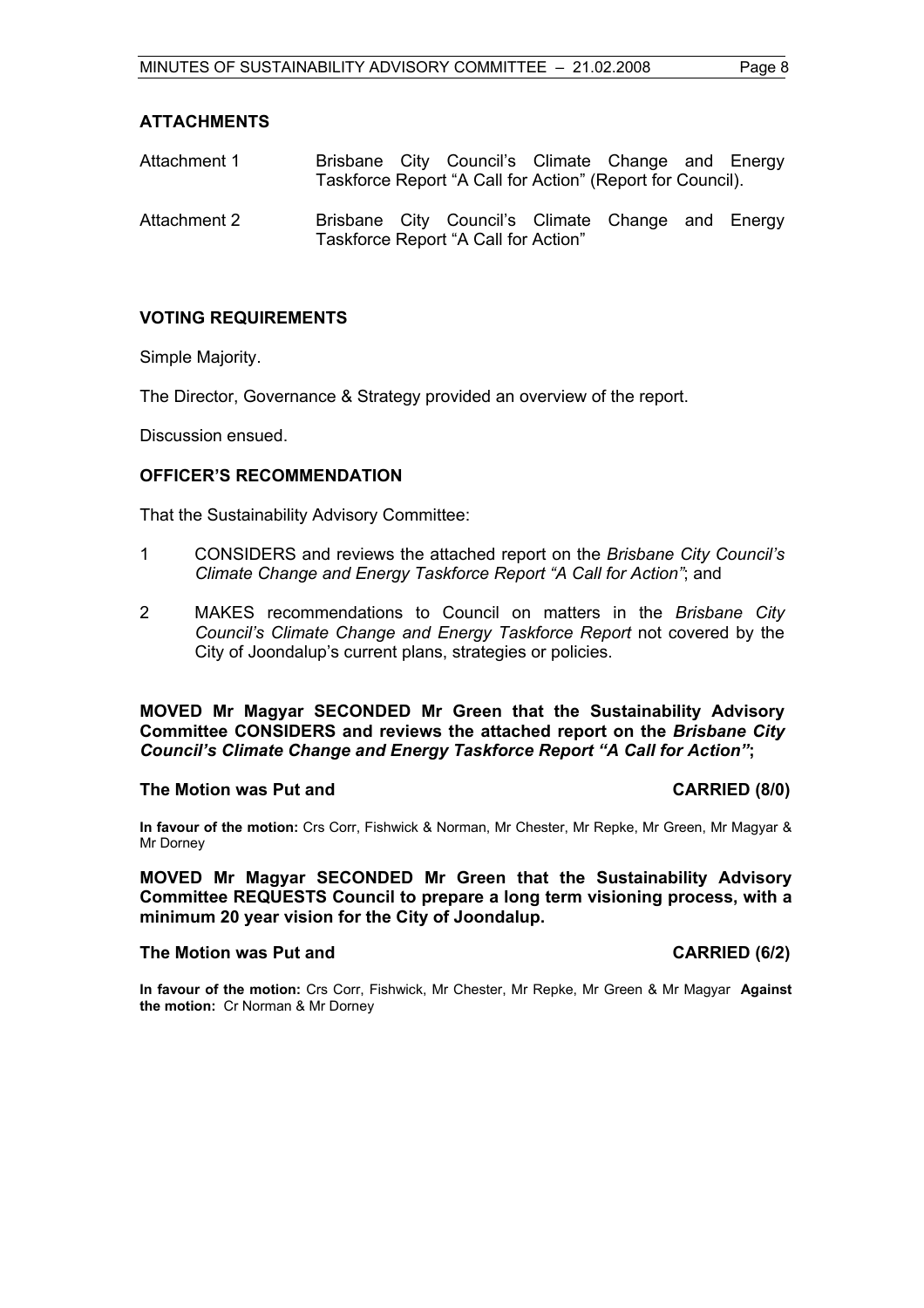#### **MOVED Cr Norman SECONDED Mr Chester that the Sustainability Advisory Committee RECOMMENDS that Council explores the opportunity of incentives for fuel efficient vehicles to be included in the CBD parking policy currently being developed.**

### The Motion was Put and **CARRIED** (8/0)

**In favour of the motion:** Crs Corr, Fishwick & Norman, Mr Chester, Mr Repke, Mr Green, Mr Magyar & Mr Dorney

**MOVED Mr Repke SECONDED Cr Norman that the Sustainability Advisory Committee RECOMMENDS to Council that it considers incentives for developers to build higher density and higher green star rating buildings when considering the City Centre Planning Manual and the District Planning Scheme.** 

#### **The Motion was Put and CARRIED (7/1)**

**In favour of the motion:** Crs Corr, Fishwick & Norman, Mr Chester, Mr Repke, Mr Magyar & Mr Dorney **Against the motion:** Mr Green

**MOVED Mr Magyar** that the Sustainability Advisory Committee undertakes a review of City planning and local laws aimed at reducing barriers for food production within the City.

Discussion ensued.

#### **There being NO SECONDER, the Motion LAPSED**

**ITEM 3 SOUTH AUSTRALIAN STRATEGIC ACTION PLANNING GUIDE FOR SUSTAINABLE PUBLIC LIGHTING - [00906]** 

**WARD:** All

**RESPONSIBLE** Mr Ian Cowie **DIRECTOR:** Governance and Strategy

# **PURPOSE/ EXECUTIVE SUMMARY**

For the Sustainability Advisory Committee (SAC) to consider and review the South Australian Strategic Action Planning Guide for Sustainable Public Lighting.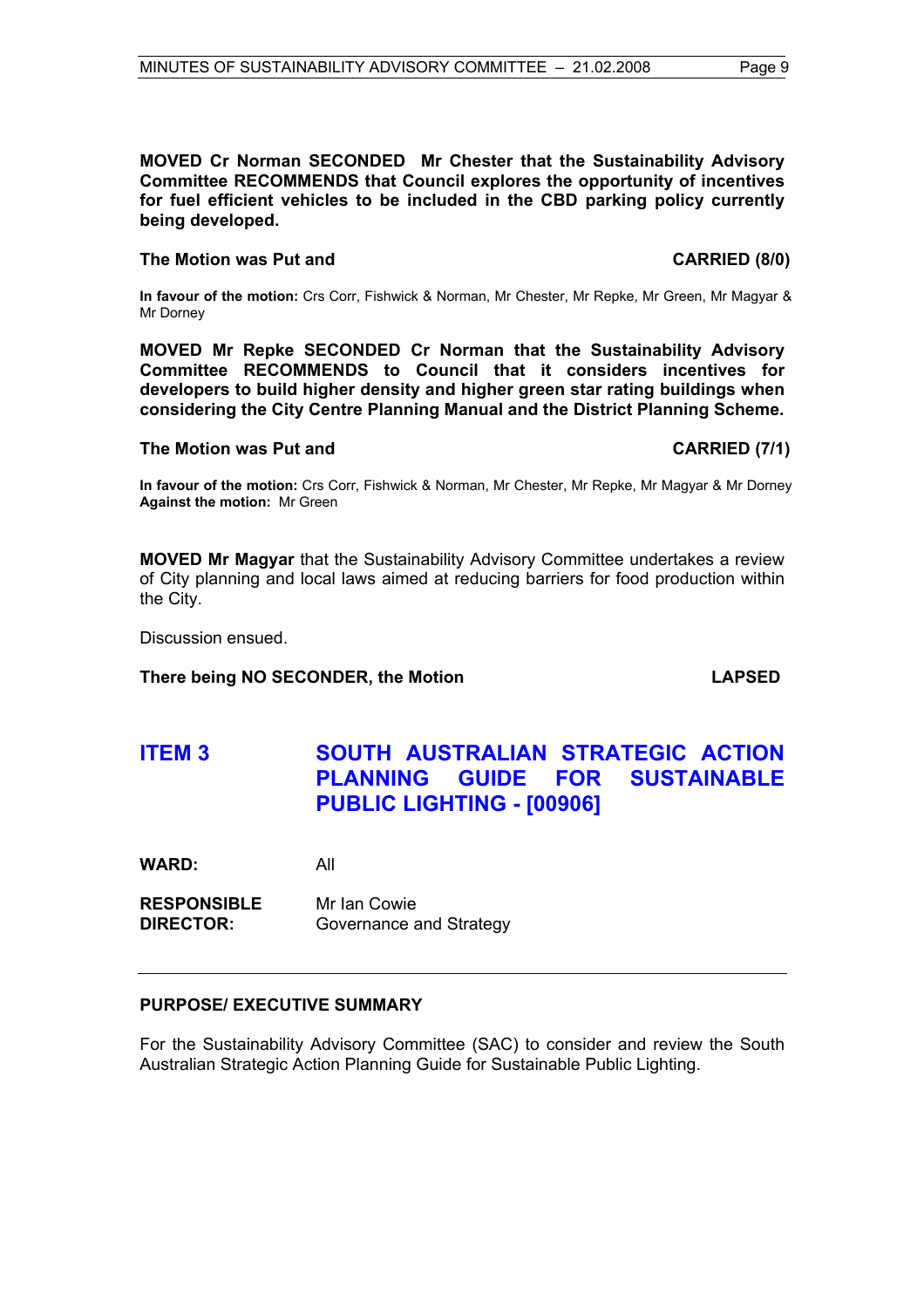### **BACKGROUND**

At its Meeting held on 28 August 2007, Council resolved as follows:

*"That Council REQUESTS a report on the "South Australian Strategic Action Planning Guide for Sustainable Public Lighting" report.* 

*The "South Australian Strategic Action Planning Guide for Sustainable Public Lighting" report prepared by ICLEI-Local Governments for Sustainability-Australia/New Zealand, released in October 2006 is referred to the Sustainability Advisory Committee for consideration, following which a report will be presented to Council".* 

In accordance with the Local Government Act 1995 all committees' membership ceased on 20 October 2007, being the date for local government elections. As at that time it was unknown when the next Sustainability SAC will be held, the requested report on the "South Australian Strategic Action Planning Guide for Sustainable Public Lighting" report has been provided directly to Council.

At the Council Meeting of 19 December 2007 Council resolved to:

- *1 NOTE the South Australian Strategic Action Planning Guide for Sustainable Public Lighting forming Attachment 1 to Report CJ271-12/07;*
- *2 NOTE the Improved Street lighting Study for Greenhouse and Safety Benefits: Institutional and Technical Review forming Attachment 2 to Report CJ271-12/07;*
- *3 REFER the guide to the Sustainability Advisory Committee and the Strategic Financial Management Committee for consideration and review.*

# **DETAILS**

The report on the South Australian Strategic Action Planning Guide for Sustainable Public Lighting is provided in Attachment One. The purpose of this report is to review the International Council for Local Environmental Initiatives Report titled the 'South Australian Strategic Action Planning Guide for Sustainable Public Lighting'. The potential for the City of Joondalup to utilise the information provided in the Report is also assessed.

# **Link to Strategic Plan:**

|  | Outcome: |  | The City of Joondalup is environmentally responsible in its activities. |
|--|----------|--|-------------------------------------------------------------------------|
|--|----------|--|-------------------------------------------------------------------------|

- Objective: 2.1 To plan and manage our natural resources to ensure environmental sustainability.
- Outcome: The City of Joondalup is an interactive community. Objective: 4.3 To ensure the City responds to and communicates with the community.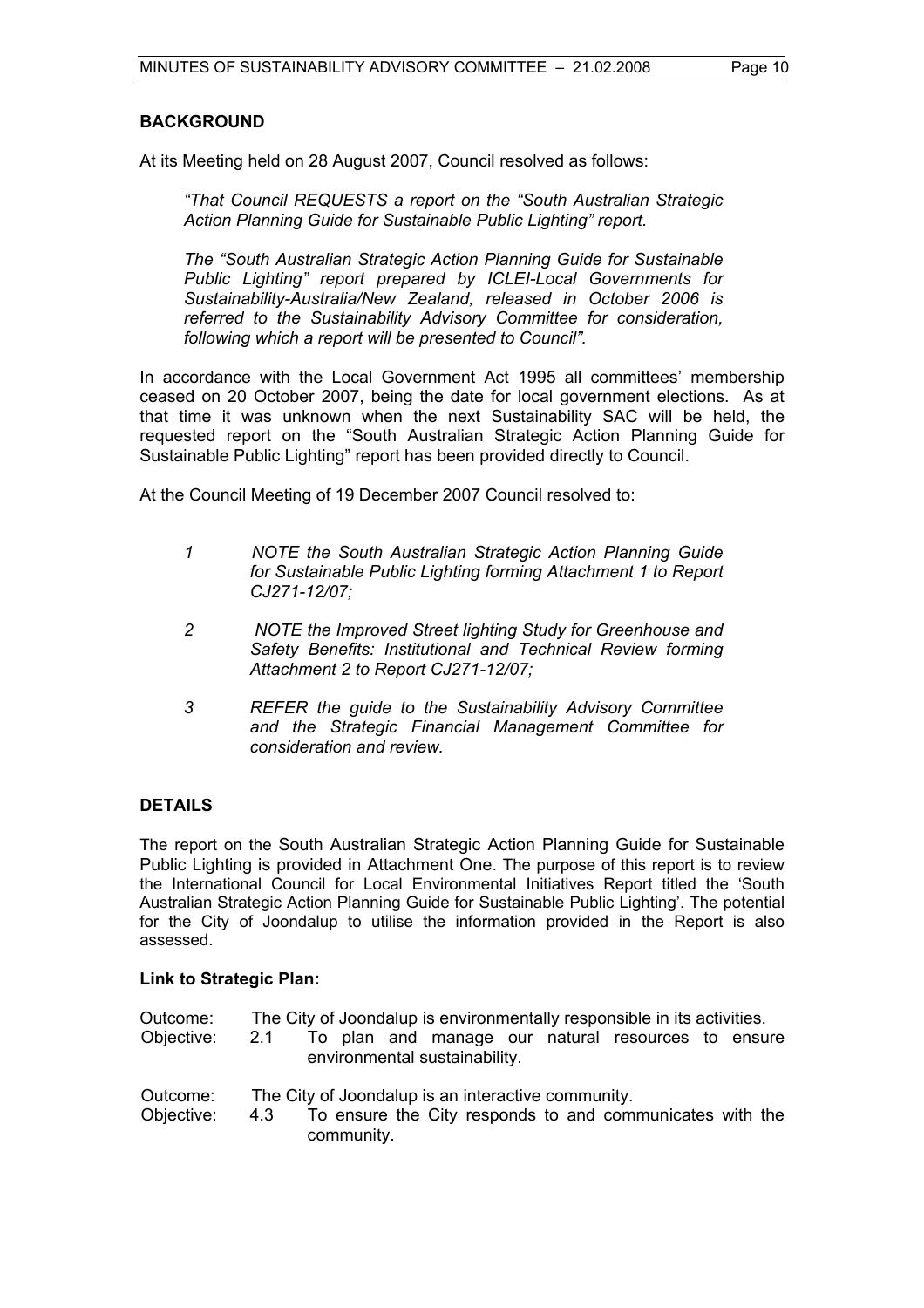# **Legislation – Statutory Provisions:**

Not Applicable.

# **Risk Management considerations:**

Not Applicable.

## **Financial/Budget Implications:**

Not Applicable.

### **Policy implications:**

Not Applicable.

# **Regional Significance:**

Not Applicable.

### **Sustainability implications:**

Not Applicable

**Consultation:** 

Not Applicable.

# **COMMENT**

Nil.

# **ATTACHMENTS**

| Attachment 1 | South Australian Strategic Action Planning Guide for<br>Sustainable Public Lighting (Report to Council).  |  |  |  |
|--------------|-----------------------------------------------------------------------------------------------------------|--|--|--|
| Attachment 2 | South Australian Strategic Action Planning Guide for<br>Sustainable Public Lighting.                      |  |  |  |
| Attachment 3 | Improved Street lighting Study for Greenhouse and Safety<br>Benefits: Institutional and Technical Review. |  |  |  |

# **VOTING REQUIREMENTS**

Simple Majority.

The Director, Governance & Strategy gave an overview of the report.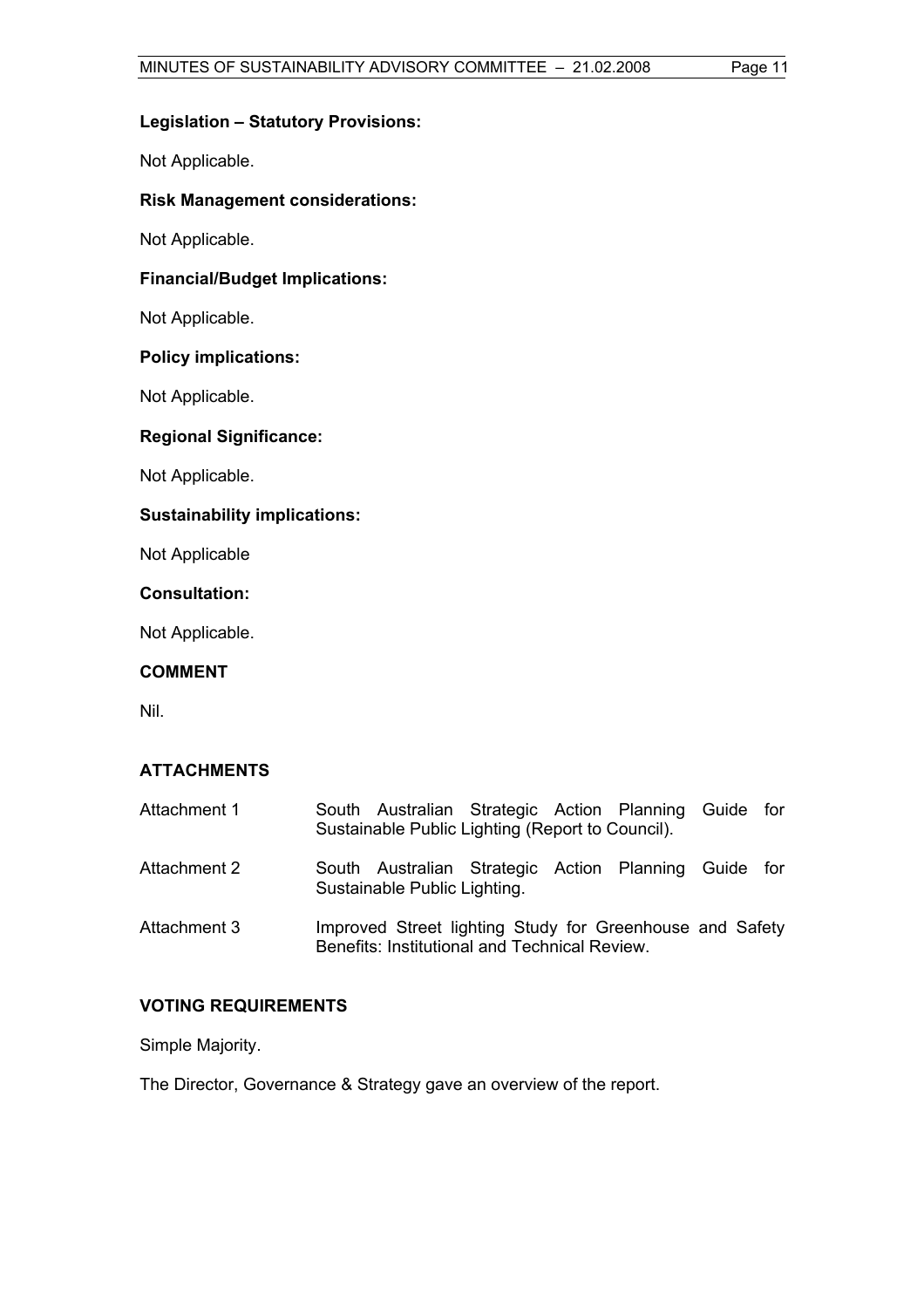#### **OFFICER'S RECOMMENDATION**

That the Sustainability Advisory Committee CONSIDERS and REVIEWS the South Australian Strategic Action Planning Guide for Sustainable Public Lighting Report forming Attachment 2 to this Report.

**MOVED Mr Green SECONDED Mr Chester that the Sustainability Advisory Committee REQUESTS Council to monitor developments on high powered LED and defers making a decision until those developments occur.** 

#### **The Motion was Put and CARRIED (7/1)**

**In favour of the motion:** Crs Corr, Fishwick & Norman, Mr Chester, Mr Repke, Mr Green & Mr Dorney **Against the motion:** Mr Magyar

**MOVED Cr Norman SECONDED Mr Repke that the Sustainability Advisory Committee REQUESTS Council to investigate and report on the feasibility of replacing mercury vapour lamps with appropriate energy efficient lamps in the maintenance cycle taking into account the colour rendition.** 

#### **The Motion was Put and CARRIED (8/0) CARRIED (8/0)**

**In favour of the motion:** Crs Corr, Fishwick & Norman, Mr Chester, Mr Repke, Mr Magyar, Mr Green & Mr Dorney

**MOVED Mr Magyar SECONDED Mr Chester that the Sustainability Advisory Committee ENCOURAGES the City of Joondalup to take a leading role in encouraging Western Australian Local Government Association to renegotiate better quality street lighting and improve safety and energy efficiency.** 

#### The Motion was Put and **CARRIED** (8/0)

**In favour of the motion:** Crs Corr, Fishwick & Norman, Mr Chester, Mr Repke, Mr Magyar, Mr Green & Mr Dorney

# **ITEM 4 RESIGNATION FROM THE SUSTAINABILITY ADVISORY COMMITTEE - [00906]**

**WARD:** All

**RESPONSIBLE** Mr Ian Cowie **DIRECTOR:** Governance and Strategy

#### **PURPOSE/ EXECUTIVE SUMMARY**

To advise of a resignation of a member of the Sustainability Advisory Committee (SAC) and seek direction from the Committee in relation to filling this vacancy.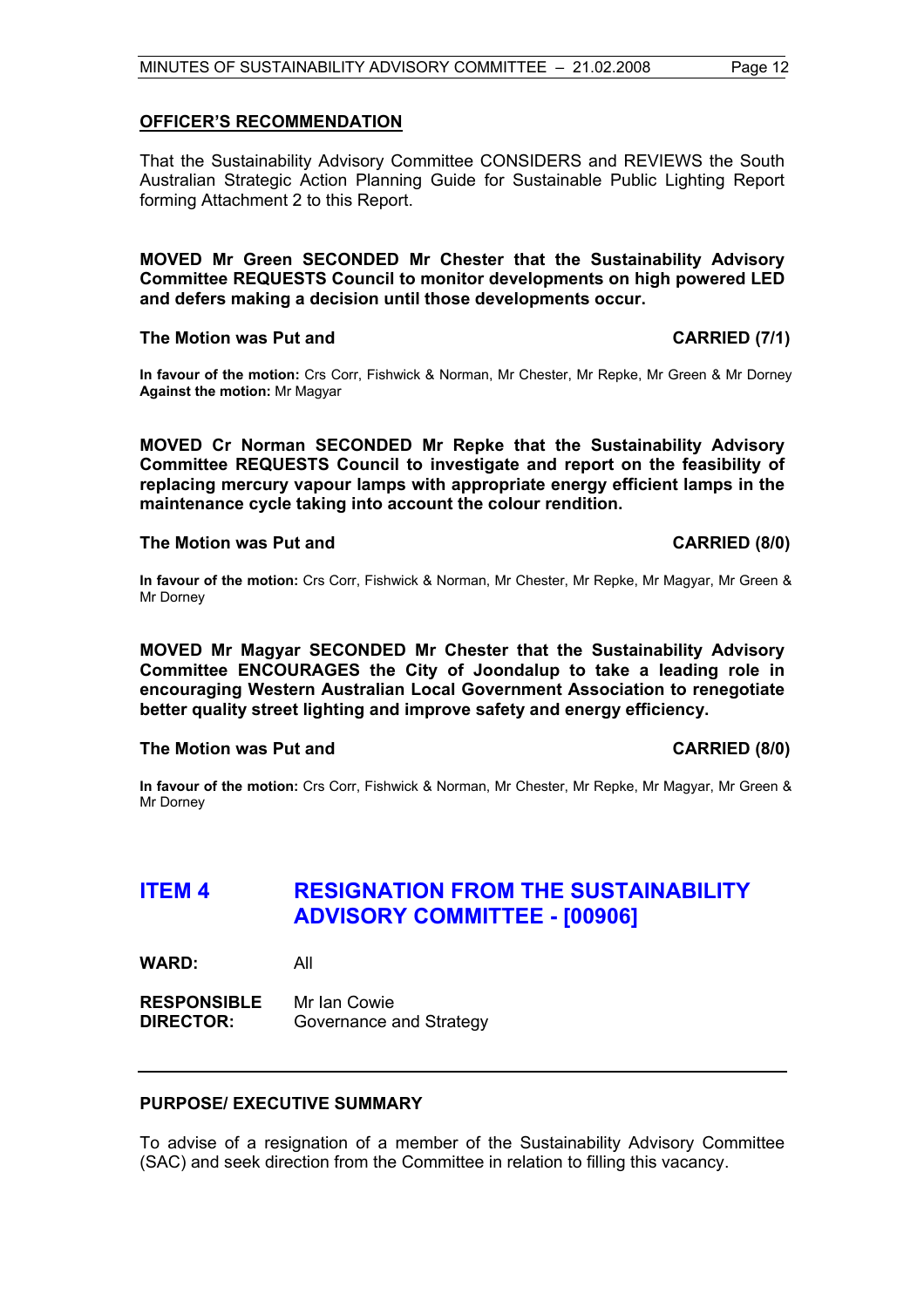# **BACKGROUND**

The Council at its meeting held on 20 November 2007 (item CJ260-11/07 refers) resolved established the SAC, consisting of:

> *Four (4) Elected Members Eight (8) Community Representatives*

Following the appointment of representatives at the Council meeting held on 18 December 2007 (Item CJ265-12/07 refers) membership of the SAC was as follows:

Elected Members:

 Cr Brian Corr Cr Mike Norman Cr Russ Fishwick Cr Albert Jacob

Community Representatives:

 Mr Steve Magyar Mr Brett Dorney Mr Rainer Repke Mr Alan Green Mr John Chester Mr Glen Tatam 2 Vacant positions

#### **DETAILS**

#### **Issues and options considered:**

Mr Glen Tatam has submitted his resignation as a member of the Sustainability Advisory Committee.

The Terms of Reference of the SAC state that "If a casual vacancy is created the Committee can recommend the appointment of a person for the remainder of the term".

#### **Link to Strategic Plan:**

Not Applicable.

#### **Legislation – Statutory Provisions:**

The Local Government Act 1995 includes provisions in relation to the membership of committees and quorums.

#### **Risk Management considerations:**

The vacant positions on the SAC may result in problems achieving a quorum at Committee meetings.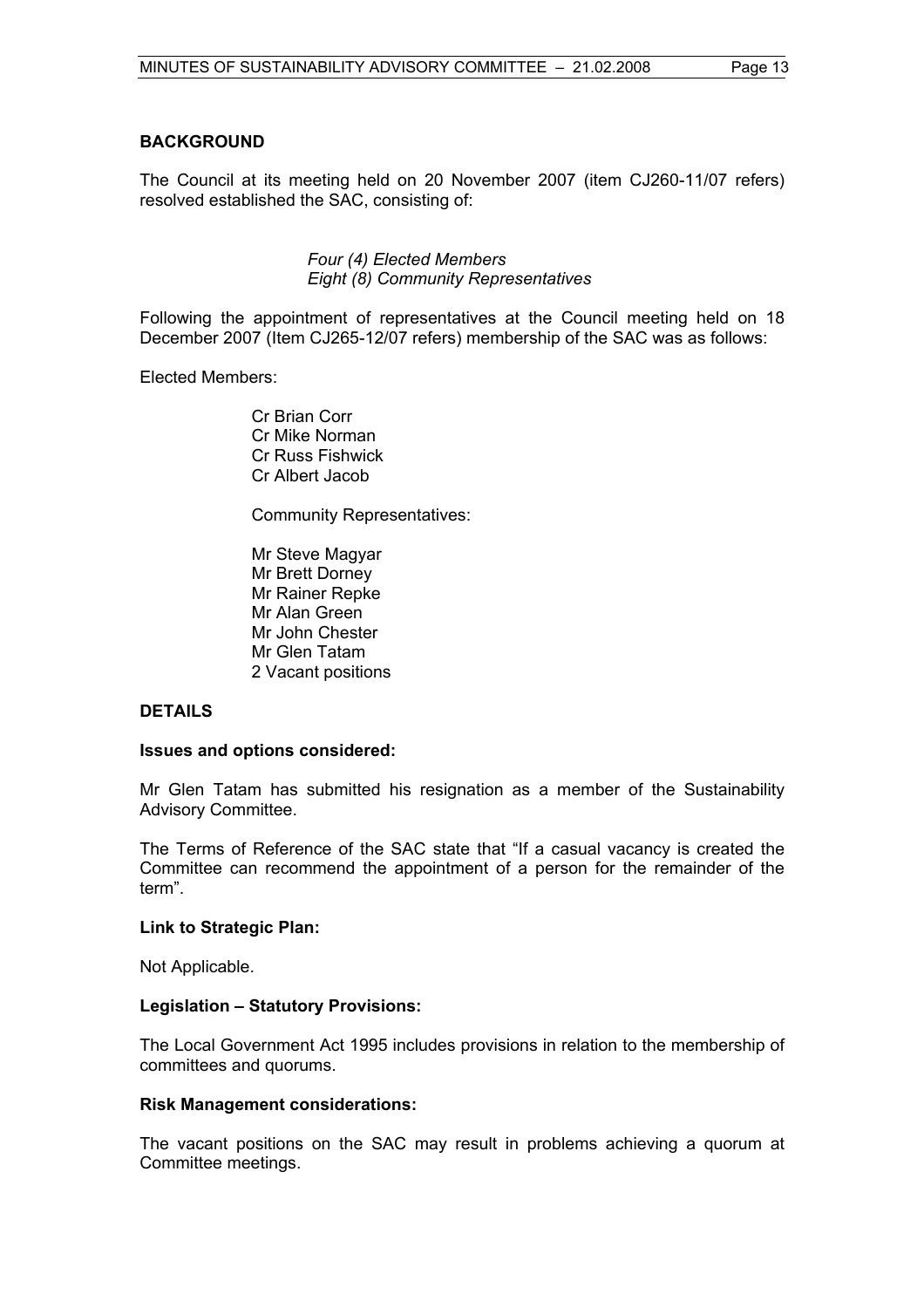# **Financial/Budget Implications:**

Not Applicable.

# **Policy implications:**

Not Applicable.

# **Regional Significance:**

Not Applicable.

### **Sustainability implications:**

Not Applicable.

#### **Consultation:**

Not Applicable.

# **COMMENT**

It would appear appropriate for the City to publicly call for nominations for the three vacant positions on the Sustainability Advisory Committee. This continues the approach to membership which was applied most recently.

### **ATTACHMENTS**

Nil.

#### **VOTING REQUIREMENTS**

Simple Majority.

### **OFFICER'S RECOMMENDATION**

That the Sustainability Advisory Committee:

- 1 NOTES the resignation of Mr Glen Tatam;
- 2 RECOMMENDS that Council supports the advertising of the three vacant positions on the Sustainability Advisory Committee and appoints three members following the close of the nomination panel.